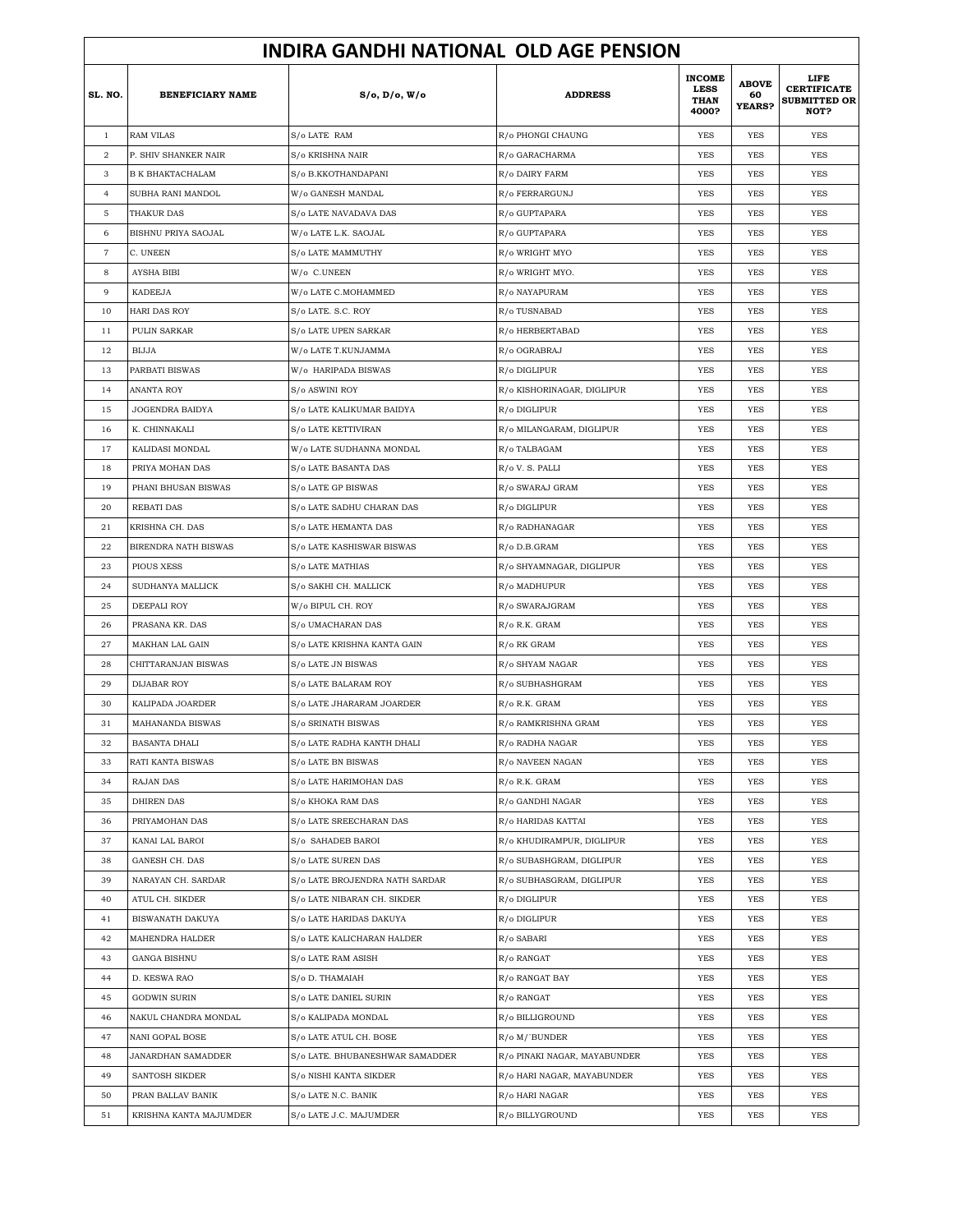| 52  | <b>JAYDEV HOWLADER</b> | S/o LATE JOGENDRA HOWLADER   | R/o HARI NAGAR                | YES        | YES        | YES        |
|-----|------------------------|------------------------------|-------------------------------|------------|------------|------------|
| 53  | FIRAN KAUR             | <b>S/o LATE LOKHO KAUR</b>   | R/o SWADESH NAGER             | YES        | YES        | YES        |
| 54  | RAJEN KARATI           | S/o LATE SUKHIRAMM KARATI    | R/o DUKE NAGAR, SWADESH NAGER | YES        | YES        | YES        |
| 55  | AROBINDO BISWAS        | S/o LATE AMNITO BISWAS       | R/o PINAKINAGAR               | YES        | YES        | YES        |
| 56  | NIRAPADA RAHA          | S/o LATE. KARTIK RAHA        | R/o GOVINDA NAGAR             | YES        | YES        | <b>YES</b> |
| 57  | RAM KRISHNA BISWAS     | S/o HARALAL BISWAS           | R/o GOBINDA NAGAR             | YES        | YES        | YES        |
| 58  | RENUS MINJ             | S/o LATE VICTOR MINJ         | R/o KAUSALYA NAGAR, RANGAT    | YES        | YES        | YES        |
| 59  | BARUNA GOLDER          | W/o LATE HAREN GOLDER        | R/o KAUSHALYA NAGER, RANGAT   | YES        | YES        | <b>YES</b> |
| 60  | <b>HAREN DAS</b>       | S/o LATE RAJANI DAS          | R/o SAGAR DWEEP               | YES        | YES        | <b>YES</b> |
| 61  | NEPAL CH. DAS          | S/o LATE GOUR CH. DAS        | R/o GANDHINAGAR               | YES        | YES        | <b>YES</b> |
| 62  | K. BAIRAGI             | S/o LATE K. KRISHNA MURTHY   | R/o DURGAPUR, DIGLIPUR        | YES        | YES        | <b>YES</b> |
| 63  | <b>FULSONA BISWAS</b>  | W/o LATE PARESH BISWAS       | R/o SHIBPUR                   | YES        | YES        | YES        |
| 64  | JUSPIN KUJUR           | W/o LUIS TIRKEY              | R/o SUNDER GARH               | YES        | YES        | YES        |
| 65  | T. PAPATHY             | W/o S.M. THULASI DAS         | R/o MILDERA, KATCHAL          | YES        | YES        | YES        |
| 66  | SURAJ DEVI             | W/o LATE KISHEN DAS          | R/o GARACHARMA                | YES        | YES        | YES        |
| 67  | RAM MANOHAR TIWARI     | S/o SP TIWARI                | R/o GARACHARAMA               | YES        | YES        | YES        |
| 68  | HAREN MAZUMDER         | S/o LT. SCMAZUMDER           | R/oGUPTAPARA                  | YES        | YES        | YES        |
| 69  | <b>SUNIL MITRA</b>     | S/o LATE SURYA KANTA MITRA   | R/o HASMATABAD                | YES        | YES        | <b>YES</b> |
| 70  | NIMAI CHANDRA DAS      | S/o LATE G C DAS             | R/o WANDOOR                   | YES        | YES        | YES        |
| 71  | SUBHANI GHARAMI        | W/o LATE P.N.GHARAMI         | R/o HATHITAPU                 | YES        | YES        | <b>YES</b> |
| 72  | PARMA RAM              | S/o LATE. BADHRAM            | R/o NAMUNAGHAR                | YES        | YES        | <b>YES</b> |
| 73  | MRITHUNJAY SARKAR      | S/o LATE RASHIKLAL SARKAR    | R/o V.K.PUR, HUTBAY           | YES        | YES        | <b>YES</b> |
| 74  | SUBASHI SARKAR         | W/o LATE SARBESWAR SARKAR    | R/o R.K.PUR, HUTBAY           | YES        | YES        | YES        |
| 75  | PUSPA DAS              | W/o MAHADEV DAS              | R/o RAMKRISHNAPUR, HUTBAY     | YES        | YES        | YES        |
| 76  | GURUDASI MONDAL        | W/o LATE ANNADA MONDAL       | R/o NETAJI NAGAR              | <b>YES</b> | YES        | YES        |
| 77  | CHRISTINA              | W/o LATE PHILIP MINJ         | R/o MANJAPPA NAGARHUT BAY     | YES        | YES        | YES        |
| 78  | NIRANJAN MONDAL        | W/o LATE RAJENDRANATH MONDAL | R/o HUT BAY                   | YES        | YES        | <b>YES</b> |
| 79  | BECHARAM DAS           | S/o LATE SURENDO DAS         | R/o SMITH ISLAND              | YES        | YES        | YES        |
| 80  | PRANKRISHNA THANDER    | S/o RAMCHARAN THANDER        | R/o SITANAGAR                 | YES        | YES        | <b>YES</b> |
| 81  | <b>BIJAY MONDAL</b>    | S/o ANNATA MONDAL            | R/o GANESH NAGAR              | YES        | YES        | <b>YES</b> |
| 82  | RAI MOHAN DAS          | S/o LATE CHANDRA KR. DAS     | R/o SHIBPUR                   | YES        | YES        | YES        |
| 83  | <b>JANAKI DEVI</b>     | W/o S.N.DUA                  | R/o ABERDEEN BAZAAR           | YES        | YES        | <b>YES</b> |
| 84  | MOMINA KHATOON         | W/o LATE SABASUDDIN          | R/o HADDO                     | YES        | YES        | YES        |
| 85  | P. JEEVAN RATNAM       | S/o NARSIYA                  | R/o A/BAZAAR                  | YES        | YES        | <b>YES</b> |
| 86  | N. RAMAIAH             | S/o LATE NAINAR              | R/o PAHARGOAN                 | <b>YES</b> | YES        | <b>YES</b> |
| 87  | K. MUNUSWAMY           |                              |                               |            |            |            |
| 88  |                        | S/o LATE KANNIAPPAN          | R/o DIGNABAD                  | <b>YES</b> | <b>YES</b> | <b>YES</b> |
|     | KIRON MONDAL           | S/o LATE PRASANNA MONDAL     | R/o SITANAGAR                 | YES        | YES        | YES        |
| 89  | PUSPA DAS              | W/o MAHADEV DAS              | R/o RAMKRISHNAPUR, HUTBAY     | YES        | YES        | YES        |
| 90  | <b>GANESH JAIDHAR</b>  | S/o LATE ANANTA JAIDHAR      | R/o HUT BAY                   | YES        | YES        | YES        |
| 91  | M. SAMIMA              | W/o LATE. ABDUL MAJEED       | R/o HADDO                     | YES        | YES        | YES        |
| 92  | SEETA DEVI             | W/o LATE B.S. NARAYAN        | R/o SHISTY NAGAR              | YES        | YES        | YES        |
| 93  | SATAYAWATHI            | W/o VENKATRATNAM             | R/o PHONGI CHAUNG             | YES        | YES        | YES        |
| 94  | SARASWATHI RANA        | W/o PRAFULLA RANA            | R/o ATLANTA POINT             | YES        | YES        | YES        |
| 95  | KADEEJA                | W/o M.MAMMU                  | R/o BUNIYADABAD               | YES        | YES        | YES        |
| 96  | L. DEMUDU              | S/o LATE PAIDARAJU           | R/o W/GUNJ                    | YES        | YES        | YES        |
| 97  | G. VISHWANATHAN NAIR   | S/o GOVINDA PILLAI           | R/o WANDOOR                   | YES        | YES        | YES        |
| 98  | R. KASTURI             | W/o S. RATHAKRISHNAN         | R/o SHADIPUR                  | YES        | YES        | YES        |
| 99  | PATTAMMAL              | W/o LATE ELUMALAI            | R/o DELANIPUR                 | YES        | YES        | YES        |
| 100 | S.PONNUSWAMY           | S/o A. SUBBAIAH              | R/o KAMRAJ SCHOOL             | YES        | YES        | YES        |
| 101 | A.KUJAPPA              | S/o ALI KUTTY                | R/o PHOENIX BAY               | YES        | YES        | YES        |
| 102 | V KRISHNA MOORTHY      | S/o LATE. VEERANA            | R/o HADDO                     | YES        | YES        | YES        |
| 103 | V. KUMARAN             | S/o LATE VARDAN              | R/o HADDO                     | YES        | YES        | YES        |
| 104 | K. BHAGYAM             | W/o V. KUMARAN               | R/o HADDO                     | YES        | YES        | YES        |
| 105 | NAGAMMA                | W/o LATE P. PALANISWAMY      | R/o HADDO                     | YES        | YES        | YES        |
| 106 | MAN BAHADUR            | S/o LATE RATNA BAHADUR       | R/o HADDO                     | YES        | YES        | YES        |
| 107 | K. MOHAMMED            | S/o LATE HAIDRU              | R/o CALICUT                   | YES        | YES        | YES        |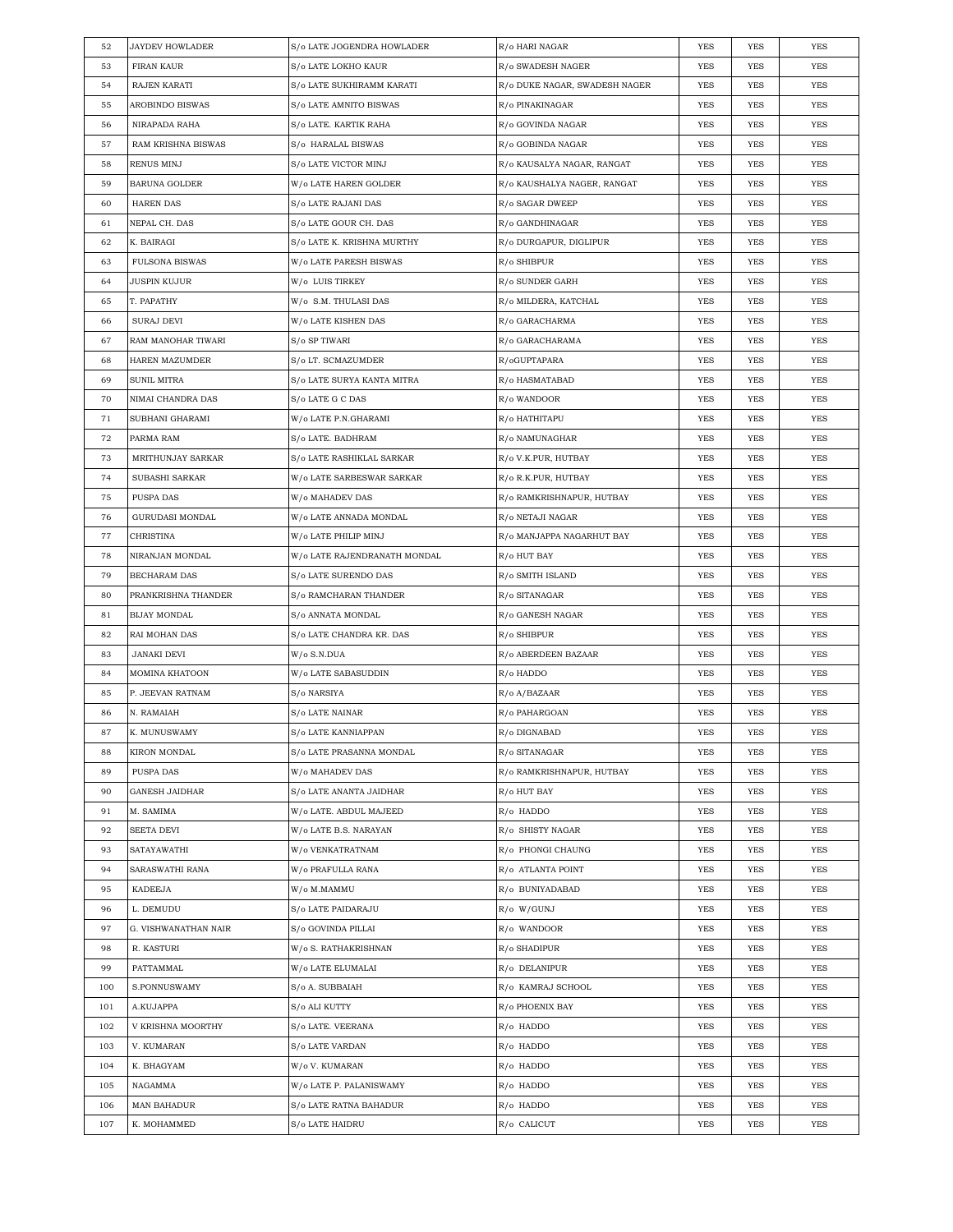| 108        | M. KRISHNA MURTHY                      | S/o LATE KEDARI                        | R/o HADDO                     | YES        | YES        | YES        |
|------------|----------------------------------------|----------------------------------------|-------------------------------|------------|------------|------------|
| 109        | P. LAKSHMANAN                          | S/o LATE L.PALANIYANDI                 | R/o HADDO                     | YES        | <b>YES</b> | <b>YES</b> |
| 110        | P. GOURAIAH C.H                        | S/o RAMANA                             | R/o BHATUBASTI                | YES        | YES        | <b>YES</b> |
| 111        | AMMAIE PERUMAL                         | W/o N. PERUMAL                         | R/o KAPANGA                   | YES        | YES        | <b>YES</b> |
| 112        | RAM KUMARI                             | W/o LATE BANWARI LALL                  | R/o GARACHARMA                | YES        | YES        | <b>YES</b> |
| 113        | V.D. PATNAIK                           | S/o V.B. PATNAIK                       | R/o PATHERGUDDA               | YES        | YES        | <b>YES</b> |
| 114        | N. PERUMAL                             | S/o LATE NARAYANA SWAMY                | R/o KAPANGA                   | YES        | YES        | <b>YES</b> |
| 115        | PASCAL KUJUR                           | S/o PATRAS KUJUR                       | R/o RUT LAND                  | YES        | YES        | <b>YES</b> |
| 116        | HEERAMMA                               | W/o JAGANNATH                          | R/o GARACHARMA-II             | YES        | YES        | <b>YES</b> |
| 117        | DEEPTI KUMARI                          | W/o LATE SHREESHAR SINGH               | R/o TEYLRABAD                 | YES        | YES        | <b>YES</b> |
| 118        | MOHAMMED YOUSUF                        | S/0 NOOR MOHD                          | R/o BATHU BASTI               | YES        | YES        | <b>YES</b> |
| 119        | <b>B. SUROJA</b>                       | W/o B.K. BHAKTACHALAM                  | R/o DAIRY FARM                | YES        | YES        | YES        |
| 120        | CHINNAMMA PUNNOOSE                     | W/o P.C. PUNNOOSE                      | R/o MILETILAK                 | YES        | YES        | <b>YES</b> |
| 121        | NAPAL CHANDRA DAS                      | S/o M.C. DAS                           | R/o FERRARGUNJ                | YES        | YES        | <b>YES</b> |
| 122        | <b>KAMALA DAS</b>                      | W/o LATE. NAREN DAS                    | R/o MATHURA                   | YES        | YES        | <b>YES</b> |
| 123        | UMA POTHI DEVI                         | W/o AKKULU SINGH                       | R/o TAKKI BASTI               | YES        | YES        | <b>YES</b> |
| 124        | DAYAMANTI SIKDAR                       | W/o LATE M. SIKDAR                     | R/o FERRARGUNJ                | YES        | YES        | <b>YES</b> |
| 125        | <b>MAYADEVI DAS</b>                    | W/o RAMINI DAS                         | R/o MANJERI                   | YES        | YES        | <b>YES</b> |
| 126        | <b>MANI BALA DAS</b>                   | W/o LATE JAYDEV DAS                    | R/o GUPTAPARA                 | YES        | YES        | <b>YES</b> |
| 127        | <b>SEBA BALA DAS</b>                   | W/o FALU RAM DAS                       | R/o GUPTAPARA                 | YES        | YES        | <b>YES</b> |
| 128        | SURA BALA DAS                          | W/o LATE MAN MOHAN DAS                 | R/o GUPTAPARA                 | YES        | YES        | <b>YES</b> |
| 129        | <b>FLORA TIRKEY</b>                    | W/o ESTINIAUS TIRKEY                   | R/o RUT LAND                  | YES        | YES        | YES        |
| 130        | MONORANJAN DAS                         | S/o LATE AKHIL CH. DAS                 | R/o FERRARGUNJ                | YES        | YES        | YES        |
| 131        | C.K.IJJATHAMA                          | W/o LATE BAPUTTY                       | R/o W/GUNJ                    | YES        | YES        | <b>YES</b> |
| 132        | FATHIMA                                | W/o LATE ABOOBACKER                    | R/o LAMBA PAHAR               | YES        | YES        | <b>YES</b> |
| 133        | P.FATHIMA                              | W/o M.KUNJALVI                         | R/o KANYAPURAM                | YES        | YES        | <b>YES</b> |
| 134        | <b>NABEESA</b>                         | W/o K.D.KUNJALVI                       | R/o NAYAPURAM                 | YES        | YES        | YES        |
| 135        | <b>S.SIVA LAXMI</b>                    | W/o RAMULU                             | R/o WIMBERLYGUNJ              | YES        | YES        | <b>YES</b> |
| 136        | K.P.NABEESA                            | W/o LATE P.MOHD KUTTY                  | R/o WRIGHT MYO                | YES        | YES        | <b>YES</b> |
| 137        | O. SAYED ALVI                          | S/o LATE O. AHMED                      | R/o FERRARGUNJ                | YES        | YES        | <b>YES</b> |
| 138        | P. RAWLAMMA                            | W/o LATE P. SIMMADRI                   | R/o WIMBERLYGUNJ              | YES        | YES        | <b>YES</b> |
| 139        | JANKIYAMMA                             | W/o GANAPATHI                          | R/o WIMBERLY GUNJ             | YES        | YES        | YES        |
| 140        | E.M. ALVI                              | S/o LATE. E.M. HYDRU                   | R/o MANNARGHAT                | YES        | YES        | <b>YES</b> |
| 141        | P. AYSHA                               | W/o P. MOHAMMED                        | R/o WIMBERLYGUNJ              | YES        | YES        | <b>YES</b> |
| 142        | P. MOHD. BAPUTTY                       | S/o LATE MOIDEEN KUTTY                 | R/o W/GUNJ                    | YES        | YES        | <b>YES</b> |
| 143        | AFTAB HUSSAIN                          | S/o MOHAMMED HUSSAIN                   | R/o WIMBERLYGUNJ              | YES        | YES        | <b>YES</b> |
| 144        | VINCENT KERKETTA                       | S/o JUNAS KERKETTA                     | R/o SHORE POINT               | YES        | YES        | YES        |
| 145        | M.JAMEELA                              | W/o LATE M.MAMMU                       | R/o STEWARTGUNJ               | YES        | YES        | YES        |
| 146        | NABEESA                                | W/o O.MOIDUNNI                         | R/o FERRARGUNJ                | YES        | YES        | YES        |
| 147        | L. ADINARAYAN                          | S/o LATE. L. RAMA MURTHY               | R/o TAPU BASTHI               | YES        | YES        | YES        |
| 148        | T. FATHIMA                             | W/o LATE T.K. VEERAN                   | R/o STEWARTGUNJ               | YES        | YES        | YES        |
| 149        | <b>SAKEENA BIBI</b>                    | W/o LATE MOFASHUSSAIN                  | R/o ANARKALI                  | YES        | YES        | YES        |
| 150        | O.K.MOHAMMED                           | S/o O.HAMZA HAJI                       | R/o OGRABRAJ                  | YES        | YES        | YES        |
| 151        | LALITA MANDAL                          | W/o B.N. MANDAL                        | R/o HERBERTABAD               | YES        | YES        | YES        |
| 152        | P.V.G. KUMAR                           | S/o LATE BAIRAIYA KAUNDER              | R/o HERBERTABAD               | YES        | YES        | YES        |
|            |                                        |                                        |                               |            |            |            |
| 153<br>154 | NIRANJAN SINGH<br>BIVATUMA             | S/o LATE PAL SINGH<br>W/o LATE HAMSA   | R/o TUSHNABAD<br>R/o OGRABRAJ | YES<br>YES | YES<br>YES | YES<br>YES |
|            |                                        |                                        |                               |            |            |            |
| 155        | SUSHEELA MONDAL                        | W/o RAMESH MONDAL                      | R/o TUSHNABAD                 | YES        | YES        | YES        |
| 156        | AMULYA MANDAL                          | S/o KARTICK MANDAL                     | R/o TEMPLEMEYO                | YES<br>YES | YES<br>YES | YES        |
| 157        |                                        |                                        |                               |            |            | YES        |
|            | NIRUPAM DAS                            | S/o BROJESWAR DAS                      | R/o COLLINPUR                 |            |            |            |
| 158        | JABA RANI JOYDHAR                      | W/o J JOYDHAR                          | R/o HERBERTABAD               | YES        | YES        | YES        |
| 159        | KARTICK CHAKRABORTY                    | S/o R.K.CHAKRABORTY                    | R/o COLLINPUR                 | YES        | YES        | YES        |
| 160        | <b>BIMAL SARKAR</b>                    | S/o KANAI SARKAR                       | R/o TEMPLEMEYO                | YES        | YES        | YES        |
| 161        | <b>GOPAL MISTRY</b>                    | S/o SUDHANYA MISTRY                    | R/o TEMPLEMEYO                | YES        | YES        | YES        |
| 162<br>163 | JYOTISHWAR MAZUMDAR<br>ASHOK KUMAR DAS | S/o L MAZUMBER<br>S/o RANJIT KUMAR DAS | R/o TEMPLE MYO<br>R/o MANPUR  | YES<br>YES | YES<br>YES | YES<br>YES |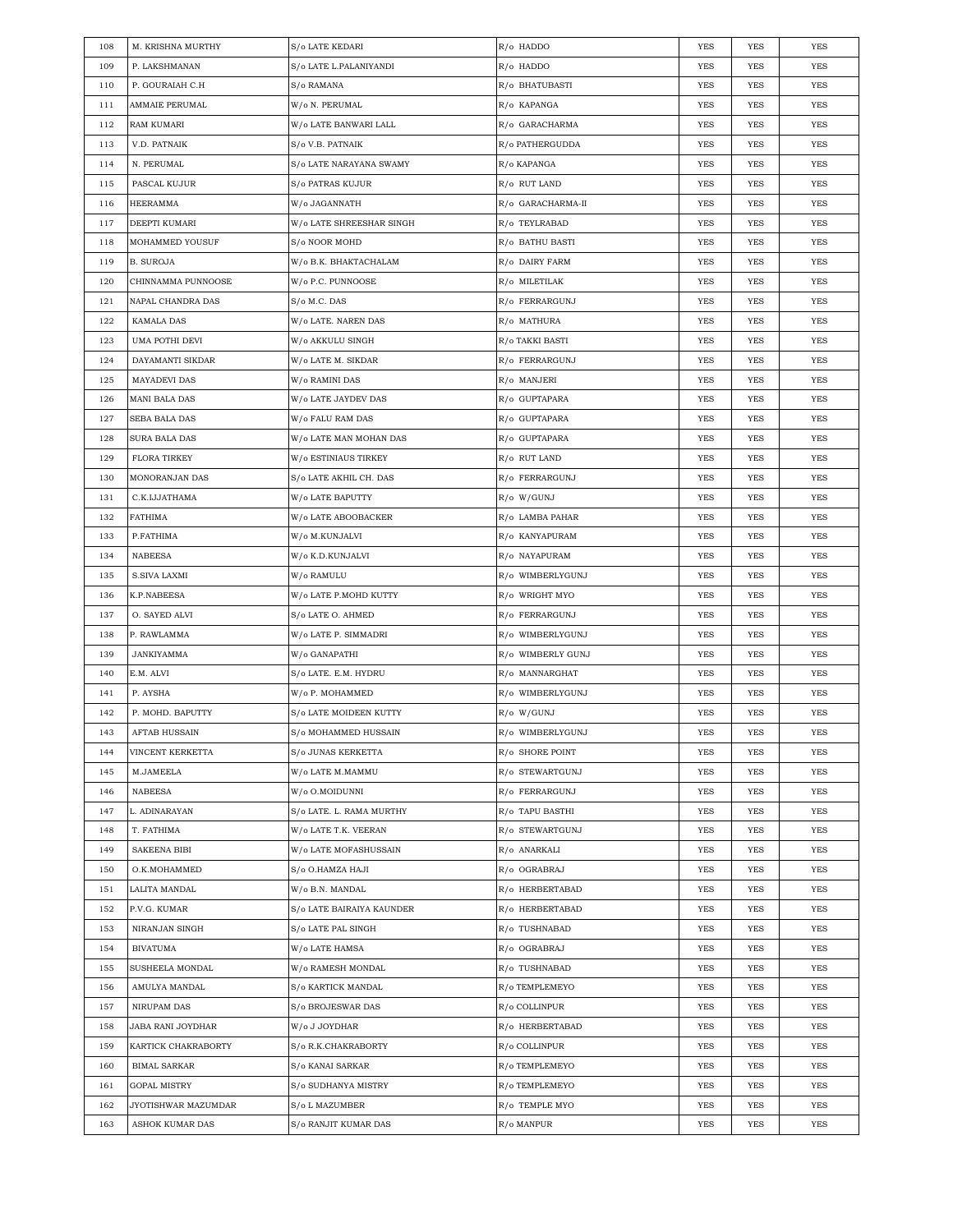| 164 | RAMANI BAROI              | S/o PIYARI BAROI             | R/o HERBERTABAD          | YES        | YES        | YES        |
|-----|---------------------------|------------------------------|--------------------------|------------|------------|------------|
| 165 | V.KARUPPAYEE              | W/o T.S.VETTAIYAR            | R/o TEMPLEMEYO           | YES        | YES        | YES        |
| 166 | LAKHI RANI BISWAS         | W/o LATE BIRAJ BISWAS        | R/o DIGLIPUR             | YES        | YES        | YES        |
| 167 | URBASHI ROY               | W/o JAYDEV ROY               | R/o SITA NAGAR, DIGLIPUR | YES        | YES        | YES        |
| 168 | <b>BIREN MONDAL</b>       | S/o LATE KARTICK MONDAL      | R/o LAXMIPUR             | YES        | YES        | <b>YES</b> |
| 169 | <b>MANINDRA MISTRY</b>    | S/o LATE PANCHANAN MISTRY    | R/o D.B. GRAM            | YES        | YES        | YES        |
| 170 | HARIPADA DAKUA            | S/o LATE DEPI CHARAN DAKUA   | R/o DB GRAM              | YES        | YES        | YES        |
| 171 | GOURANGA DAS              | S/o LATE PRAKASH DAS         | R/o KHUDIRAMPUR          | YES        | YES        | <b>YES</b> |
| 172 | NILKANTHA MRIDHA          | S/o LATE JITEN MRIDHA        | R/o KRISHNAPUR           | YES        | YES        | <b>YES</b> |
| 173 | MANAORANJAN BEPARI        | S/o LATE JAGANDRANATH BEPARI | R/o DIGLIPUR             | YES        | YES        | <b>YES</b> |
| 174 | <b>BAKUL BAIRAGI</b>      | S/o LATE M.N. BAIRAGI        | R/o TAL BAGAN, DIGLIPUR  | YES        | YES        | YES        |
| 175 | <b>HARIDAS SARKAR</b>     | S/o LATE LAL MOHAN SARKAR    | R/o PASCHIM SAGAR        | YES        | YES        | YES        |
| 176 | <b>RABIN BISWAS</b>       | S/o LATE RAJEN BISWAS        | R/o SUBASHGRAM           | YES        | YES        | <b>YES</b> |
| 177 | PRAFULLA KUMAR MONDAL     | S/o LATE KARTICK MONDAL      | R/o LAXMIPUR             | YES        | YES        | <b>YES</b> |
| 178 | LAL MOHAN GAIN            | S/o LATE SURAJA KANTA GAIN   | R/o PASCHIMSAGAR         | YES        | YES        | <b>YES</b> |
| 179 | RAMESWAR DAS              | S/o NAGEN DAS                | R/o V.S.PALLEY, DIGLIPUR | YES        | YES        | <b>YES</b> |
| 180 | KHAGEN BAIRAGI            | S/o LATE CHAITTANNA BAIRAGI  | R/o KHUDIRAMPUR          | YES        | YES        | YES        |
| 181 | PADMA HALDER              | W/o HAREN HALDER             | R/o KHUDIRAMPUR          | YES        | YES        | <b>YES</b> |
| 182 | K. VELU                   | S/o LATE KUMARAPPAN          | R/o SUBASHGRAM, DIGLIPUR | YES        | YES        | <b>YES</b> |
| 183 | <b>BAIJU KERKETTA</b>     | S/o LATE.MUNNA KERKETTA      | R/o RADHANAGAR           | YES        | <b>YES</b> | <b>YES</b> |
| 184 | SUMANGALA DEVI            | W/o K.G. RAJAN PILLAI        | R/o SOUTH ANDAMAN        | YES        | YES        | YES        |
| 185 | MAGRATE PANNA             | W/o ALVIS KINDO              | R/o SOUTH ANDAMAN        | YES        | YES        | YES        |
| 186 | ABDUL RAZAK               | S/o LATE KASIM KUNJ          | R/o SOUTH ANDAMAN        | YES        | YES        | <b>YES</b> |
| 187 | JAMES                     | S/o LATE. MOONA              | R/o SOUTH ANDAMAN        | YES        | YES        | YES        |
| 188 | <b>MANI VELU</b>          | S/o LATE. MUTHU MANI         | R/o SOUTH ANDAMAN        | YES        | YES        | <b>YES</b> |
| 189 | ANJALA BARLA              | W/o NITAI MALO               | R/o SOUTH ANDAMAN        | YES        | YES        | YES        |
| 190 | PRIYABALA MONDAL          | W/o ARJUN MONDAL             | R/o DB GRAM              | YES        | YES        | <b>YES</b> |
| 191 | <b>RENU DAS</b>           | S/o DEV DAS                  | R/o MADHUPUR             | YES        | YES        | <b>YES</b> |
| 192 | SUDHIR BAROI              | S/o SUDHANNYA BAROI          | R/o SWARAJNAGAR          | YES        | YES        | YES        |
|     |                           |                              |                          |            |            |            |
| 193 | GOPAL CHANDRA BEPARI      | S/o BISWAMBER BEPARI         | R/o V.S. PALLI           | YES        | YES        | YES        |
| 194 | <b>BASANTA HAWLADER</b>   | S/o ASWINI HAWLADER          | R/o KHUDIRAMPUR          | YES        | YES        | YES        |
| 195 | <b>SUNIL DEY</b>          | S/o SAILEN                   | R/o SANTI NAGAR          | YES        | YES        | YES        |
| 196 | PUSHPA RANI DAS           | W/o LATE PROFULLA DAS        | R/o R.K. GRAM            | YES        | YES        | <b>YES</b> |
| 197 | <b>BALAI BISWAS</b>       | S/o LATE NARAYAN BISWAS      | R/o RADHA NAGAR          | YES        | YES        | YES        |
| 198 | <b>JATIN DEBNATH</b>      | S/o BISWAMBER DEBNATH        | R/o MADHUPUR             | <b>YES</b> | <b>YES</b> | <b>YES</b> |
| 199 | LALIT MOHAN ROY           | S/o LATE MANICK ROY          | R/o TALBAGAN VILLAGE     | <b>YES</b> | <b>YES</b> | <b>YES</b> |
| 200 | CHITTARANJAN DEY          | S/o LATE DURGA CHARAN ROY    | R/o GANDHINAGAR          | YES        | YES        | YES        |
| 201 | <b>BALAI KRISHNA PAUL</b> | S/o LATE BASANTA KR. PAUL    | R/o SUBHASHGRAM          | YES        | YES        | YES        |
| 202 | MATHIAS KERKETTA          | S/o KAMIL KERKETTA           | R/o HARAN NALLAH         | YES        | YES        | YES        |
| 203 | AMULLYA MANDAL            | S/o LATE UPEN MANDAL         | R/o TALBAGAN             | YES        | YES        | YES        |
| 204 | SUSHILA SARKAR            | W/o SUDHIR SARKAR            | R/o PASCHIMSAGAR         | YES        | YES        | YES        |
| 205 | RENUKA DAS                | S/o LATE ANANTHO DAS         | R/o V.S. PALLY           | YES        | YES        | YES        |
| 206 | LAXMI RANI MAZUMDER       | W/o PRAMATHA MAZUMDER        | R/o RABINDRAPALLY        | YES        | YES        | YES        |
| 207 | MAHANANDA BAWALI          | S/o LATE CHANDRAKANTA BAWALI | R/o R.K.GRAM             | YES        | YES        | YES        |
| 208 | DHIREN NATH MONDAL        | S/o LATE DEVI CHARAN MONDAL  | R/o RADHA NAGAR          | YES        | YES        | YES        |
| 209 | KALACHAND GOLDER          | S/o RATANMANI GOLDER         | R/o MADHU PUR            | YES        | YES        | YES        |
| 210 | NITAI DAS                 | S/o AMULLYA MONDAL           | R/o RAMKRISHNA GRAM      | YES        | YES        | YES        |
| 211 | TILOTAMA DAS              | W/o JAGABANDHU DAS           | R/o GANESH NAGAR-        | YES        | YES        | YES        |
| 212 | SEPHALI DAS               | W/o SURESH CH. DAS           | R/o MADHU PUR            | YES        | YES        | YES        |
| 213 | SUBODH SAHA               | S/o LATE DIJABAR SAHA        | R/o KHUDIRAMPUR          | YES        | YES        | YES        |
| 214 | PURNA LAXMI BAWALI        | W/o MAHANANDA BAWALI         | R/o RAM KRISHNA GRAM     | YES        | YES        | YES        |
| 215 | GANESH CH SAMADDER        | S/o LATE RASHIK SAMADDER     | R/o RAM KRISHNA GRAM     | YES        | YES        | YES        |
| 216 | BILLA MONDAL              | W/o RAMACHANDRA MONDAL       | R/o RABINDRAPALLI        | YES        | YES        | YES        |
| 217 | JOGEN HALDER              | S/o LATE ASWINI HALDER       | R/o R. K. GRAM           | YES        | YES        | YES        |
| 218 | SANTI BALA DEBNATH        | W/o HARGOBINDA DEBNATH       | R/o MADHUPUR             | YES        | YES        | YES        |
| 219 | RASH RANJAN GUHA          | S/o LATE SATISH GUHA         | R/o MILANGRAM            | YES        | YES        | YES        |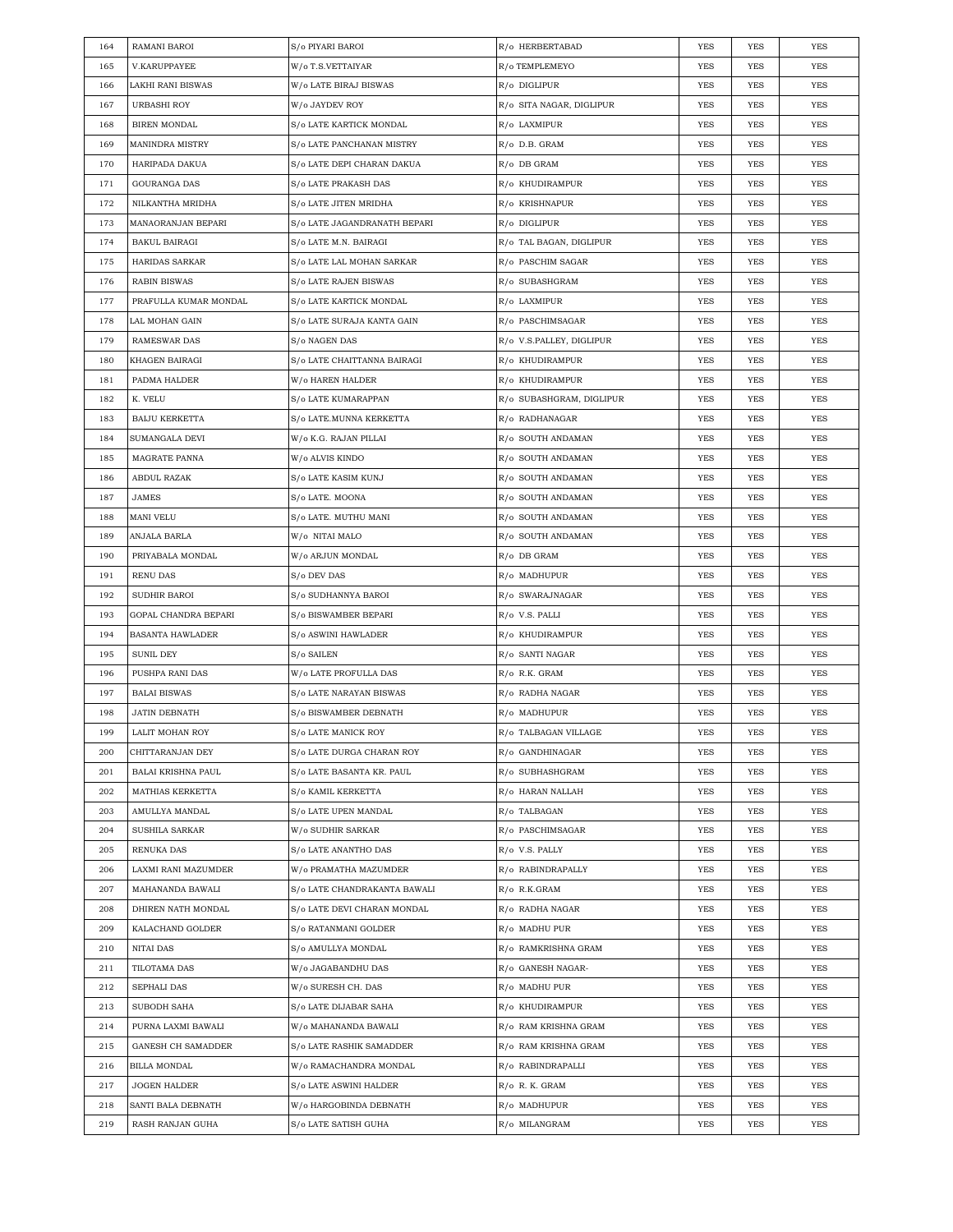| 220 | SUKHARANJAN HOWLADER    | S/o LATE CHINTA HARAN HOWLADER | R/o SITA NAGAR               | <b>YES</b> | <b>YES</b> | YES        |
|-----|-------------------------|--------------------------------|------------------------------|------------|------------|------------|
| 221 | SOVA RANI DAS           | W/o BHOLA NATH DAS             | R/o SUBHASH GRAM             | YES        | <b>YES</b> | <b>YES</b> |
| 222 | KALIPADA BISWAS         | S/o LATE HARASIT BISWAS        | R/o DIGLIPUR                 | YES        | YES        | YES        |
| 223 | <b>SOHAN RAM</b>        | S/o LATE BILANDER              | R/o BARA DABLA               | YES        | <b>YES</b> | YES        |
| 224 | UPENDRA NATH DAS        | S/o LATE BISWAMBAR DAS         | R/o RAMKRISHNA GRAM          | YES        | YES        | YES        |
| 225 | NISHI KANTA HALDER      | S/o LATE PARESH CHANDRA HALDER | R/o LAXMIPUR                 | YES        | <b>YES</b> | <b>YES</b> |
| 226 | BONIFUS LAKRA           | S/o HELARUS LAKRA              | R/o HARA TIKRY               | YES        | YES        | YES        |
| 227 | <b>BIVA RANI MISTRY</b> | W/o RAJEN MISTRY               | R/o KISHORI NAGAR, DIGLIPUR  | YES        | YES        | YES        |
| 228 | PADMA RANI MALO         | W/o NITAI MALO                 | R/o R.K.GRAM, DIGLIPUR       | YES        | <b>YES</b> | <b>YES</b> |
| 229 | SUKHARANJAN BISWAS      | S/o SASHIBHUSAN BISWAS         | R/o MILAN GRAM, DIGLIPUR     | YES        | YES        | YES        |
| 230 | PRASANNA MONDAL         | S/o LATE MONOHAR MONDAL        | R/o SUBHASHGRAM, DIGLIPUR    | YES        | YES        | YES        |
| 231 | SUKHARANJAN BARAL       | S/o LATE UPENDRANATH BARAL     | R/o MILAN GRAM, DIGLIPUR     | YES        | YES        | YES        |
| 232 | DASI BALA DAS           | W/o SATISH DAS                 | R/o R.K.GRAM, DIGLIPUR       | YES        | YES        | YES        |
| 233 | URMILA BAROI            | W/o LATE GANESH BAROI          | R/o SITA NAGAR, DIGLIPUR     | YES        | YES        | YES        |
| 234 | PUSHPARANI DEBNATH      | W/o LALIT CHANDRA DEBNATH      | R/o DIGLIPUR                 | YES        | YES        | YES        |
| 235 | SUKHADA RANI MALO       | W/o TARAK CH. MALO             | R/o R.K. GRAM                | YES        | <b>YES</b> | <b>YES</b> |
| 236 | RADHIKA MOHAN DAS       | S/o LATE BHAIRAAB CH. DAS      | R/o ELEZABETH BAY            | YES        | YES        | <b>YES</b> |
| 237 | SITANATH HALDER         | S/o LATE. AUKKHARI HALDAR      | R/o MADHUPUR                 | YES        | YES        | YES        |
| 238 | SACHI RANI DAS          | W/o UPENDRA NATH DAS           | R/o R.K. GRAM                | YES        | <b>YES</b> | <b>YES</b> |
| 239 | <b>SISHU BISWAS</b>     | S/o LATE. SARODA BISWAS        | R/o SABARI                   | YES        | YES        | YES        |
| 240 | V. KRISHNAN             | S/o LATE VELU KUTTY            | R/o RANGAT                   | YES        | <b>YES</b> | <b>YES</b> |
| 241 | MAKHAMI MAJHI           | W/o LATE MUKUNDA MAJHI         | R/o NIMBUTALA                | YES        | YES        | YES        |
| 242 | AUGUSTIN BENGRA         | S/o LATE SOMA BHENGREA         | R/o LONG ISLAND              | YES        | YES        | YES        |
| 243 | SUKLAL SAMADDER         | S/o SARBESWAR SAMADDER         | R/o SITAPUR                  | YES        | YES        | YES        |
| 244 | SAMUEL KISPOTTA         | S/o LUCAS KISPOTTA             | R/o LONG ISLAND              | YES        | YES        | YES        |
| 245 | NARAYAN MAZUMDER        | S/o M.N. MAZUMDER              | R/o NIMBUTALA                | YES        | <b>YES</b> | YES        |
| 246 | A. NOORUL HAQUE         | S/o ABDULLAH                   | R/o RANGAT                   | YES        | YES        | YES        |
| 247 | JIVAN MASI MINJ         | S/o LATE PAOLUS MINJ           | R/o MAYABUNDER               | YES        | YES        | YES        |
|     |                         |                                |                              |            |            |            |
| 248 | MAKANCHI                | W/o LATE ABDUL KARIM           | R/o MAYABUNDER               | YES        | <b>YES</b> | <b>YES</b> |
| 249 | KAMBOO                  | S/o LATE LAYEE                 | R/o MAYABUNDER               | YES        | YES        | YES        |
| 250 | <b>MARCUS TIRKEY</b>    | S/o MATHIAS TIRLEY             | R/o KARMATANG                | YES        | <b>YES</b> | YES        |
| 251 | ALBINA KUJUR            | S/o JIVAN MASI MINJ            | R/o RAMPUR                   | YES        | YES        | YES        |
| 252 | AMULYA HALDER           | S/o J N HALDER                 | R/o CHAINPUR                 | YES        | YES        | YES        |
| 253 | MANOHAR HAWLADAR        | S/o SUREN HAWLADAR             | R/o MOHANPUR                 | YES        | YES        | YES        |
| 254 | KALIPADA DAS            | S/o BASANTA DAS                | R/o CHAINPUR                 | YES        | YES        | YES        |
| 255 | KHITISH CH. OJHA        | S/o BROJENDRA KUMAR OJHA       | R/o CHAINPUR                 | YES        | YES        | YES        |
| 256 | JANAKI ROY              | W/o JOSEPH ROY                 | R/o POKKADERA                | YES        | YES        | YES        |
| 257 | ANANTA KR. MISTRY       | S/o LATE GC MISTRY             | R/o MOHANPUR                 | <b>YES</b> | YES        | YES        |
| 258 | GEETA ROY               | W/o LATE. RAMPADA ROY          | R/o BILLYGROUND              | <b>YES</b> | YES        | YES        |
| 259 | SUKUMAR MONDAL          | S/o LATE BAIDYA NATH MONDAL    | R/o NIMBUDERA                | YES        | YES        | YES        |
| 260 | FOOL MALA ROY           | W/o LATE UPEN ROY              | R/o NIMBUDERA                | YES        | YES        | YES        |
| 261 | SARALA BALA BISWAS      | W/o LATE SUSHIL KR. BISWAS     | R/o NIMBUDERA                | YES        | YES        | YES        |
| 262 | SUSILA BISWAS           | S/o GANASH BISWAS              | R/o SWADESHNAGAR             | <b>YES</b> | YES        | YES        |
| 263 | NIRMAL BAIRAGI          | S/o LATE SACHARAN BAIRAGI      | R/o HARI NAGAR               | <b>YES</b> | YES        | YES        |
| 264 | SUDHIR HAWLADER         | S/o LATE N.N. HAWLADER         | R/o SWADESH NAGER            | YES        | YES        | YES        |
| 265 | V. MANI                 | S/o LATE. VEERAIAH             | R/o HARINAGAR, BILLIGROUND   | <b>YES</b> | YES        | YES        |
| 266 | JOGEN MANDAL            | S/o LATE RAJKUMAR MANDAL       | R/o HARI NAGAR               | YES        | YES        | YES        |
| 267 | ASRITA KUJUR            | W/o JAGTARAM KUJUR             | R/o LAUKI NALLAH             | <b>YES</b> | YES        | YES        |
| 268 | PITER EKKA              | S/o EMIL EKKA                  | R/o LAUKI NALLAH             | <b>YES</b> | YES        | YES        |
| 269 | MADIYA LINDA            | W/o BAWNA TIRKEY               | R/o LAUKI NALLAH             | YES        | YES        | YES        |
| 270 | NIKUNJA BEPARI          | S/o LATE J.N. BEPARI           | R/o SWADESH NAGAR            | YES        | YES        | YES        |
| 271 | RANU BALA DAS           | W/o JATIN DAS                  | R/o SHANTIPUR, SWADESH NAGER | YES        | YES        | YES        |
| 272 | TARAPADA DAS            | S/o LATE NAKUL CH. DAS         | R/o GOVINDAPUR               | <b>YES</b> | YES        | YES        |
| 273 | RANI BALA BHAKTA        | S/o HARISADHAN BHAKTA          | R/o PARESH NAGER             | <b>YES</b> | YES        | YES        |
| 274 | USHA BALA MONDAL        | W/o SREENATH MONDAL            | R/o SANTIPUR                 | YES        | YES        | YES        |
| 275 | NANIBALA BISWAS         | W/o KHIROD BISWAS              | R/o GOVINDAPUR               | <b>YES</b> | YES        | YES        |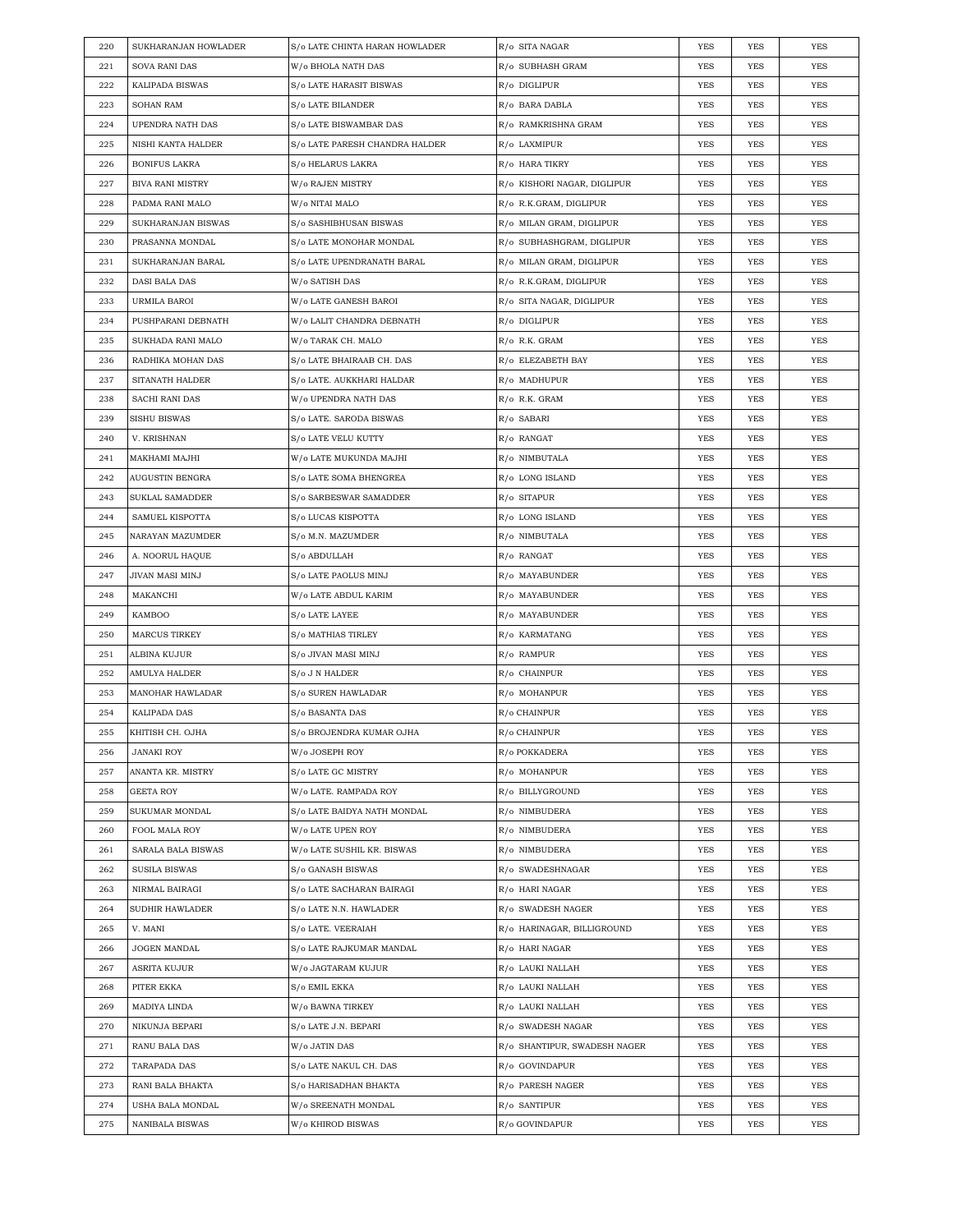| 276 | PROFULLA KU. RAY        | S/o PURAN CH. RAY             | R/o SHYAM NAGAR, HAVELOCK    | YES        | YES        | YES        |
|-----|-------------------------|-------------------------------|------------------------------|------------|------------|------------|
| 277 | S.K. JAMSHED            | S/o LATE S.K. SHAIRUDDIN      | R/o GOVINDA NAGAR, HAVELOCK  | YES        | YES        | YES        |
| 278 | NELU MANDAL             | W/o NIRANJAN MANDAL           | R/o GOVIND NAGAR, HAVELOCK   | YES        | <b>YES</b> | YES        |
| 279 | G. GANAPATHI RAO        | S/o LATE RAMASWAMY            | R/o GOVINDA NAGAR, HAVELOCK  | YES        | YES        | YES        |
| 280 | BROJENDRA NATH MISTRY   | S/o RAMCHARAN MISTRY          | R/o SHYAM NAGAR, HAVELOCK    | YES        | YES        | <b>YES</b> |
| 281 | JEBAN KRISHNA BISWAS    | S/o LATE. HARALAL BISWAS      | R/o GOVINDA NAGAR, HAVELOCK  | YES        | YES        | YES        |
| 282 | SARAT BISWAS            | S/o DINA RAM BISWAS           | R/o GOVINDA NAGAR, HAVELOCK  | YES        | YES        | YES        |
| 283 | LILA RANI SIKDAR        | W/o NIROD CHANDRA SIKDER      | R/o GOVINDA NAGAR, HAVELOCK  | YES        | YES        | YES        |
| 284 | SHEFALI ROY             | W/o JITEN ROY                 | R/o SHYAM NAGAR, HAVELOCK    | YES        | YES        | YES        |
| 285 | <b>MANJURANI BISWAS</b> | W/o PULIN BEHARI BISWAS       | R/o GOVINDA NAGAR            | YES        | YES        | YES        |
| 286 | PUSPH HALDER            | W/o HARENDRA NATH HALDER      | R/o SHYAM NAGER              | YES        | YES        | YES        |
| 287 | <b>SUREN MISTRY</b>     | S/o JOGENDRA MISTRY           | R/o GOVINDA NAGAR            | YES        | YES        | YES        |
| 288 | NIRMAL CHANDRA MISTRY   | S/o LATE RUP CHAND MISTRY     | R/o DIGLIPUR                 | YES        | <b>YES</b> | YES        |
| 289 | DHUKANI TIGGA           | W/o BAMSA TIGGA               | R/o NARAYAN TIKRY            | YES        | YES        | YES        |
| 290 | MANRAJ BARAIK           | S/o MEGU BARAIK               | R/o NARAYAN TIKRY            | YES        | YES        | <b>YES</b> |
| 291 | RABINDRA NATH DAS       | S/o LATE JOGENDRA NATH DAS    | R/o NABAGRAM, DIGLIPUR       | YES        | YES        | YES        |
| 292 | PRABHU DAYAL TOPPO      | S/o LATE KUNJAL TOPPO         | R/o NARAYAN TIKREY, DIGLIPUR | YES        | YES        | YES        |
| 293 | SUDHIR BAIRAGI          | S/o LATE DURAN BAIRAGI        | R/o KALIGHAT, DIGLIPUR       | YES        | <b>YES</b> | YES        |
| 294 | SUBHASH CH. MALLICK     | S/o LATE SURENDRANATH MALLICK | R/o NISCHINTAPUR, DIGLIPUR   | YES        | YES        | YES        |
| 295 | KIRAN CHANDRA HOWLADER  | S/o LATE SASHIBHUSAN HOWLADER | R/o RAM NAGAR                | YES        | YES        | <b>YES</b> |
| 296 | SHANTI LATA ROY         | W/o SHIBA PADA ROY            | R/o NEIL ISLAND              | YES        | YES        | YES        |
| 297 | DHANIDASI SARDER        | W/o LATE. MANDAR SARDER       | R/o NEIL ISLAND              | YES        | YES        | YES        |
| 298 | GOVINDA ADHIKARY        | S/o LATE. GOUR ADHIKARY       | R/o NIEL KENDRA              | YES        | <b>YES</b> | YES        |
| 299 | NIRUPAMA MONDAL         | S/o LATE J. N. MONDAL         | R/o RAM NAGAR                | YES        | YES        | YES        |
| 300 | SUBODH CH. GAIN         | S/o PANCHAN GAIN              | R/o R.K.PUR, HUTBAY          | YES        | YES        | <b>YES</b> |
| 301 | <b>SOLAK BISWAS</b>     | W/o LATE SUREN BISWAS         | R/o R.K.PUR, HUTBAY          | YES        | YES        | <b>YES</b> |
| 302 | PULIN CHANDRA ROY       | S/o LATE. NAGENDRANATH ROY    | R/o RAMKRISHNA PUR, HUTBAY   | YES        | YES        | YES        |
| 303 | <b>BIPUL BISWAS</b>     | S/o LATE N.C. BISWAS          | R/o RAMKRISHNA PUR, HUTBAY   | YES        | YES        | YES        |
| 304 | <b>BENADICK TIRKEY</b>  | S/o ALPHONES TIRKEY           | R/o VIVEKANANDA PUR, HUTBAY  | YES        | YES        | YES        |
| 305 | DIJENDRALAL BISWAS      | S/o DEBAN BISWAS              | R/o RABINDRA NAGAR, HUTBAY   | YES        | YES        | YES        |
| 306 | SARABALA MALLICK        | W/o LALIT MOHAN MALLICK       | R/o RAMAKRISHNAPUR, HUTBAY   | YES        | YES        | YES        |
| 307 | SUMITRA SARKAR          | W/o MIRTUNJAY SARKAR          | R/o VIVEKANDA PUR, HUTBAY    | YES        | YES        | YES        |
| 308 | URMILA GHARAMI          | W/o RAJEN GHARAMI             | R/o RAMKRISHNAPUR, HUTBAY    | YES        | YES        | YES        |
| 309 | <b>URMILA BISWAS</b>    | W/o TARAPADA BISWAS           | R/o RAMKRISHNAPUR, HUTBAY    | YES        | YES        | YES        |
| 310 | <b>GOUR SARKAR</b>      | S/o LATE M.C. SARKAR          | R/o RAMAKRISHNA PUR          | <b>YES</b> | <b>YES</b> | <b>YES</b> |
| 311 | <b>BABU BISWAS</b>      | S/o LATE MEGHNATH BISWAS      | R/o RABINDRA NAGAR           | <b>YES</b> | <b>YES</b> | <b>YES</b> |
| 312 | K. PARAMAYEE            | W/o V. KARUPPIAA              | R/o RABINDRA NAGAR           | <b>YES</b> | YES        | YES        |
| 313 | TARAPADA BISWAS         | S/o LATE R.C BISWAS           | R/o R.K.PUR, HUTBAY          | <b>YES</b> | YES        | YES        |
| 314 | BALORAM CHANDRA ROY     | S/o LATE. B CROY              | R/o RAMKRISHNAPUR.           | YES        | YES        | YES        |
| 315 | M.PALANIAPPAN           | S/o MUTHUKARUPPAN             | R/o VIVEKANANDAPUR           | YES        | YES        | YES        |
| 316 | RANJITA RANI SANA       | W/o PANINDRA NATH SANA        | R/o VK PUR                   | YES        | YES        | YES        |
| 317 |                         |                               |                              |            |            |            |
|     | VASANTHI                | W/o A. BHARGAVAN              | R/o BURMANALLAH              | YES        | YES        | YES        |
| 318 | PILOMINA                | W/o GABRAIL                   | R/o PROTHRAPUR               | <b>YES</b> | YES        | YES        |
| 319 | PHILIP HORO             | S/o JOHN HORO                 | R/o BADA BALLU.              | YES        | YES        | YES        |
| 320 | PULIN BEHARI MAZUMDER   | S/o U.N.MAZUMDER              | R/o HUTBAY                   | <b>YES</b> | YES        | YES        |
| 321 | CHINNA PILLAMMA         | W/o LATE K. NAIDU             | R/o HATHI DERA, HUTBAY       | YES        | YES        | YES        |
| 322 | PROBHA BAGCHI           | W/o LATE M.N. BAGCHI          | R/o KALI NAGAR               | YES        | YES        | YES        |
| 323 | VENKATA SWAMY           | S/o LATE KANAKAIAH            | R/o HUT BAY                  | YES        | YES        | YES        |
| 324 | PARWATHAMMA             | W/o S. KAMAIAH                | R/o PADUAK TIKREY            | YES        | YES        | YES        |
| 325 | HAMIDA BEGUM            | W/o NOOR MOHAMMED             | R/o SOUTH POINT              | YES        | YES        | YES        |
| 326 | HASINA BIBI             | W/o LATE ABDUL KHALID         | R/o SHADIPUR                 | YES        | YES        | YES        |
| 327 | SUBASHINI MONDAL        | W/o HARIPADA MONDAL           | R/o KADAMTALA                | YES        | YES        | YES        |
| 328 | NIKHIL GHARAMI          | S/o BASANTA GHARAMI           | R/o KADAMTALA                | <b>YES</b> | YES        | YES        |
| 329 | <b>SUSHEN SARKAR</b>    | S/o LATE SURAN SARKAR         | R/o KADAM TALA               | YES        | YES        | YES        |
| 330 | ADHIR MONDAL            | S/o FAKIR CH. MONDAL          | R/o KADAMTALA                | YES        | YES        | YES        |
| 331 | ANANDO BISWAS           | S/o LATE SITAL BISWAS         | R/o RANGAT                   | <b>YES</b> | YES        | YES        |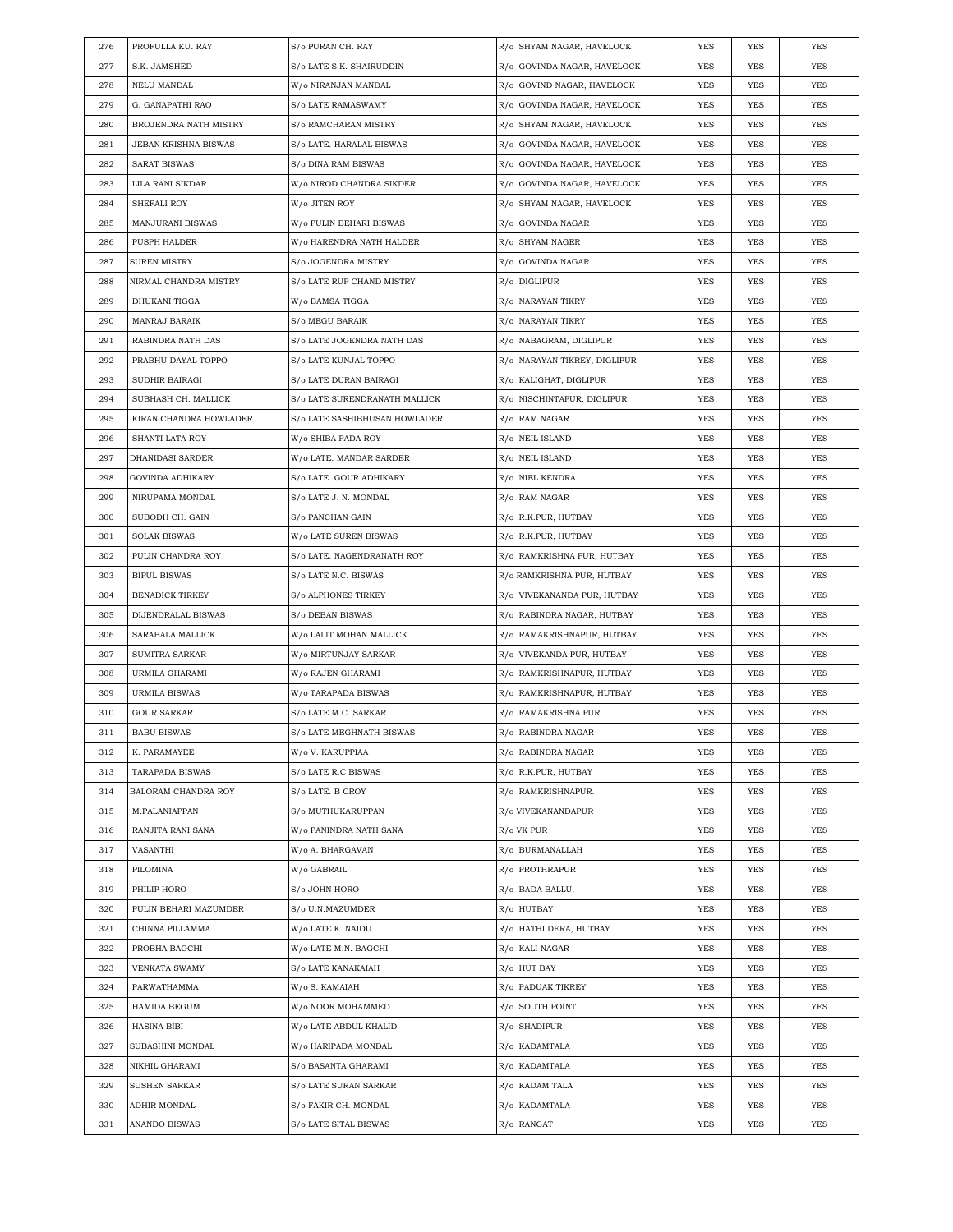| 332 | <b>JARAR KHAN</b>      | S/o LATE BASHIR KHAN                        | R/o BAKULTALA              | <b>YES</b> | <b>YES</b> | YES        |
|-----|------------------------|---------------------------------------------|----------------------------|------------|------------|------------|
| 333 | NIRANJAN HALDER        | S/o LATE MAHDEV HALDER                      | R/o SAKTIGARH              | YES        | <b>YES</b> | <b>YES</b> |
| 334 | SARALA MONDAL          | W/o NARAYAN MONDAL                          | R/o LAXMANPUR              | YES        | YES        | YES        |
| 335 | DAIBAKI RANI DAS       | W/o RAIMOHAN DAS                            | R/o SHIBPUR, DIGLIPUR      | YES        | <b>YES</b> | YES        |
| 336 | BRAJA HARI DAS         | S/o LATE PURNA CH. DAS                      | R/o AMBERCHAD, DIGLIPUR    | YES        | YES        | YES        |
| 337 | ANIL CHANDRA DAS       | S/o RAMESWAR DAS                            | R/o KALIPUR                | YES        | <b>YES</b> | <b>YES</b> |
| 338 | SURESH CHANDRA DAS     | S/o LATE JATINDRA CH. DAS                   | R/o GANESH NAGAR           | YES        | YES        | YES        |
| 339 | <b>BIPUL DAS</b>       | S/o SATISH DAS                              | R/o SAGAR DWEEP            | YES        | YES        | YES        |
| 340 | DEVDAS MALLICK         | S/o LATE. AKSHAY MALLICK                    | $R$ / $o$ SHIBPUR          | YES        | <b>YES</b> | <b>YES</b> |
| 341 | SATYARANJAN MONDAL     | S/o SASIKIRAN MONDAL                        | R/o SAGAR DWEEP            | YES        | YES        | YES        |
| 342 | NAMITA BURMAN          | W/o SAILEN BURMAN                           | R/o SHIBPUR                | YES        | YES        | YES        |
| 343 | DHIRENDRA MAZUMDER     | S/o LATE DEBENDRA MAZUMDER                  | R/o R.K. GRAM              | YES        | YES        | YES        |
| 344 | GAYANENDRA BANIK       | S/o LATES SUDHANNA BANIK                    | R/o DURGAPUR, DIGLIPUR     | YES        | YES        | YES        |
| 345 | KAJALI DEBNATH         | W/o HAREKRISHNA DEBNATH                     | R/o SHIBPUR, DIGLIPUR      | YES        | YES        | YES        |
| 346 | BIPUL CH. DAS          | S/o RIDAY CH. DAS                           | R/o GANESH NAGAR           | YES        | YES        | YES        |
| 347 | NANI GOPAL DAS         | S/o PROBHAT CH. DAS                         | R/o GANESH NAGAR           | YES        | <b>YES</b> | <b>YES</b> |
| 348 | SINDHU RANI DAS        | W/o NARAYAN CH. DAS                         | R/o AERIAL BAY             | YES        | YES        | <b>YES</b> |
| 349 | HELENA TOPNO           | W/o DAUD KERKETTA                           | R/o ORALKATCHA, BARATANG   | YES        | YES        | <b>YES</b> |
| 350 | <b>JOHN CHICK</b>      | S/o LATE. SOMRA CHICK                       | R/o ORALKATCHA, BARATANG   | YES        | <b>YES</b> | <b>YES</b> |
| 351 | N. LAXMAN RAO          | S/o LATE PALAIAH                            | R/o 'O'POINT, CAMPBELL BAY | YES        | YES        | YES        |
| 352 | <b>BINODINI BASU</b>   | W/o LATE DEVENDRA BASU                      | R/o GARACHARMA             | YES        | <b>YES</b> | YES        |
| 353 | BAIDYA NATH RAI        | S/o LATE DULAI RAI                          | R/o BATHU BASTHI           | YES        | YES        | YES        |
| 354 | <b>J P TIWARI</b>      | S/o LATE R A TIWARI                         | R/o BHATU BASTI            | YES        | YES        | YES        |
| 355 | P NAGALINGAM           | S/o LATE PALANI                             | R/o BIRD LINE              | YES        | YES        | YES        |
| 356 | M. SITA RAMAN          | S/o M. APPANNA                              | R/o SUPADI BAGICHA         | YES        | YES        | YES        |
| 357 | P. SATHYAN ACHARY      | S/o LATE. PARAMU                            | R/o NEW PAHAR GAON         | YES        | <b>YES</b> | <b>YES</b> |
| 358 | SULOCHNA DEVI          | W/o SHIVVAPPA                               | R/o SIPPIGHAT              | YES        | YES        | YES        |
| 359 | D MANIKARAJ            | S/o LATE K DANIEL                           | R/o BATHU BASTI            | YES        | YES        | YES        |
| 360 | <b>SAIDUN BIBI</b>     | S/o LATE ABDUL WADOO                        | R/o DELANIPUR              | YES        | <b>YES</b> | <b>YES</b> |
| 361 | HAR DEVI               | W/o LATE. GANGA RAM                         | R/o BABU LANE              | YES        | YES        | YES        |
| 362 | <b>J. SETHAYAMMA</b>   | W/o LATE. J. ADHINARAYAN                    | R/o JUNGLIGHAT             | YES        | <b>YES</b> | YES        |
| 363 | V.K. FATHIMA           | W/o P. MOHAMMED                             | R/o PREM NAGAR             | YES        | YES        | YES        |
| 364 | KARUPPAN               | S/o LATE. ARUMUGAM                          | R/o V.NAGAR                | YES        | YES        | YES        |
| 365 | S. FATHIMA             | W/o LATE N. HAMZA                           | R/o CALICUT                | YES        | YES        | YES        |
| 366 | RAMESH CH BHOWMIK      | S/o B.C. BHOWMIK                            | R/o DOLLY GUNJ             | YES        | YES        | YES        |
| 367 | K.V ZAINABA            | W/o LATE K.V ABDUL                          | R/o CALICUT                | <b>YES</b> | YES        | YES        |
| 368 | <b>JANARDHAN DAS</b>   | S/o LATE MOHAN DAS                          | R/o MANJERI                | YES        | YES        | YES        |
| 369 | ANIL MONDAL            | S/o PANCHANAM MONDAL                        | R/o GUPTAPARA              | <b>YES</b> | YES        | YES        |
| 370 | <b>SOBA RANI DAS</b>   | W/o SHUKUL LAL DAS                          | R/o GUPTAPARA              | <b>YES</b> | YES        | YES        |
| 371 | KANNABALA MITRA        | W/o SUNIL MITRA                             | R/o HASMATABAD             | YES        | YES        | YES        |
| 372 | BASUDEV MAHATA         | S/o RAM MAHATA                              | R/o HUMFRY GUNJ            | YES        | YES        | YES        |
| 373 | SUKLAL MONDAL          | S/o BIPIN MONDAL                            | R/o NORTH WANDOOR          | YES        | YES        | YES        |
| 374 | ANUMATI MONDAL         | W/o SUKLAL MONDAL                           | R/o WANDOOR                | <b>YES</b> | YES        | YES        |
| 375 | TARAPADA BHATT         | S/o LATE JOGENDRA BHATTA                    | R/o WANDOOR                | <b>YES</b> | YES        | YES        |
| 376 | N. GANESAN             | S/o LATE. P. NAGAINGAM                      | R/o ANGLICAN               | YES        | YES        | YES        |
| 377 | N. URWASIAMMA          | W/o N. THATAIAH                             | R/o NAMUNAGHAR             | <b>YES</b> | YES        | YES        |
| 378 | SARWAR ALI SARDAR      | S/o SAPIER ALI SARDAR                       | R/o NAMUNGHAR              | YES        | YES        | YES        |
| 379 | RAMESH CHANDRA DEBNATH | S/o P.N. DEBNATH                            | R/o MITHAKHARI             | <b>YES</b> | YES        | YES        |
| 380 | ASHIQUE ALI            |                                             | R/o NAMUNAGHAR             | <b>YES</b> | YES        | YES        |
|     | MALATI MAZUMDER        | S/o LATE. JAN ALI<br>W/o MOTI LALL MAZUMDER |                            |            | YES        | YES        |
| 381 |                        |                                             | R/o R.K.PUR, HUTBAY        | YES        |            |            |
| 382 | <b>JAMUNA ROY</b>      | W/o LATE ANANTA ROY                         | R/o R.K.PUR, HUTBAY        | YES        | YES        | YES        |
| 383 | PHOOLMALA BISWAS       | W/o LATE AMULYA BISWAS                      | R/o R.K.PUR, HUTBAY        | YES        | YES        | YES        |
| 384 | LALMOTI MONDAL         | W/o LATE DHARAN MONDAL                      | R/o R.K.PUR, HUTBAY        | <b>YES</b> | YES        | YES        |
| 385 | KUMUD RANJAN BISWAS    | S/o LATE KALIPADA BISWAS                    | R/o R.K.PUR, HUTBAY        | <b>YES</b> | YES        | YES        |
| 386 | PROFULLA MONDAL        | S/o LATE. HARI PADA MONDAL                  | R/o R.K.PUR, HUTBAY        | YES        | YES        | YES        |
| 387 | SUDHIR HALDER          | S/o LATE. CHANDRA KANTO HALDER              | R/0 RAMKRISHNA PUR, HUTBAY | <b>YES</b> | YES        | YES        |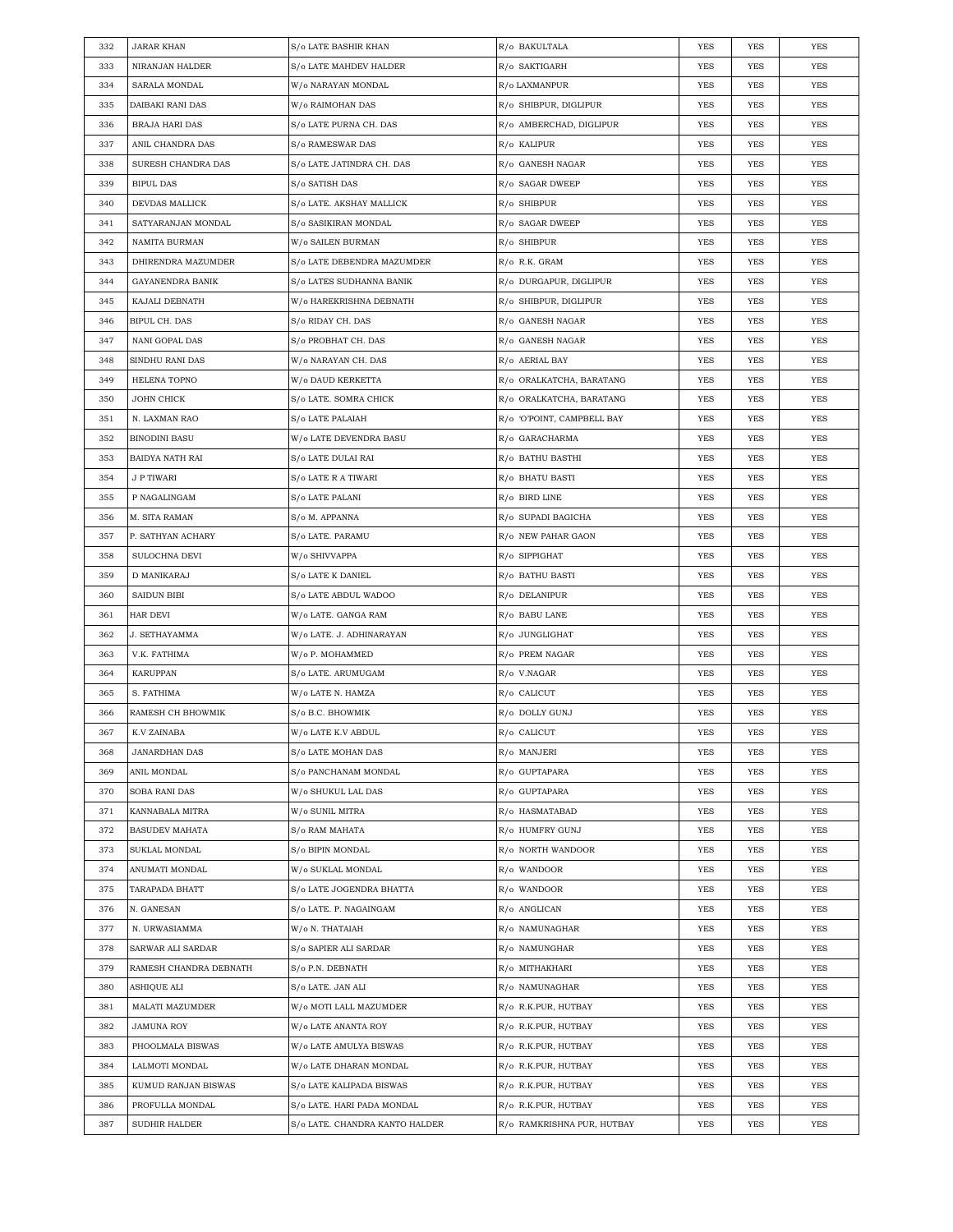| 388 | RAJESWARI MONDAL         | W/o GANAPATI MONDAL         | R/o V.K.PUR, HUTBAY           | YES        | YES        | YES        |
|-----|--------------------------|-----------------------------|-------------------------------|------------|------------|------------|
| 389 | <b>LALITA BISWAS</b>     | W/o RABINDRA NATH BISWAS    | R/o R.K. PUR, HUTBAY          | YES        | YES        | YES        |
| 390 | SARASWATI MONDAL         | W/o MANINDRA MONDAL         | R/o NETAJI NAGAR, HUTBAY      | YES        | <b>YES</b> | YES        |
| 391 | PACHI BAIRAGI            | W/o LATE GOPAL BAIRAGI      | R/o RAMKRISHNA PUR, HUTBAY    | YES        | YES        | YES        |
| 392 | SAJJO BALA SHAKARI       | S/o KUMUD CH. SHAKARI       | R/o RAMKRISHNAPUR, HUTBAY     | YES        | YES        | YES        |
| 393 | SHANTI LATA MONDAL       | W/o RAMESH MONDAL           | R/o RAMKRISHNAPUR, HUTBAY     | <b>YES</b> | YES        | YES        |
| 394 | MAYARANI DAS             | W/o PATIT PABAN DAS         | R/o NETAJI NAGAR              | YES        | YES        | YES        |
| 395 | KRISHNA PADA MALLICK     | S/o LATE KARNADHAR MALLICK  | R/o VIVEKANANDA PUR           | YES        | <b>YES</b> | YES        |
| 396 | <b>BIJOY ROY</b>         | S/o LATE RASHIKLAL ROY      | R/o RAMAKRISHNA PUR           | YES        | YES        | YES        |
| 397 | <b>GURURDASI SARKAR</b>  | W/o RAMANI SARKAR           | R/o R.K.PUR, HUTBAY           | YES        | <b>YES</b> | <b>YES</b> |
| 398 | <b>BHRATI BURMAN</b>     | W/o BIRENDRABURMAN          | R/o R.K. PUR, HUTBAY          | YES        | YES        | YES        |
| 399 | PRAFULLYA MONDAL         | S/o LATE DURGACHARAN MONDAL | R/0 RABINDRA NAGAR, HUTBAY    | YES        | YES        | YES        |
| 400 | <b>HAREN GAIN</b>        | S/o PANCHANAN GAIN          | R/o R.K. PUR, HUTBAY          | YES        | <b>YES</b> | YES        |
| 401 | RABIN BAIRAGI            | S/o LATE. AMULLYA BAIRAGI   | R/o RAMAKRISHNAPUR.           | YES        | YES        | YES        |
| 402 | HAREN MONDAL             | S/o DURGA CHARAN MONDAL     | R/o LITTLE ANDAMAN            | YES        | YES        | YES        |
| 403 | SOMETH HALDER            | S/o PRIYANATH HALDER        | R/o LITTLE ANDAMAN            | <b>YES</b> | <b>YES</b> | YES        |
| 404 | RAMESH CH. MONDAL        | S/o LATE BROJESWAR MONDAL   | R/o LITTLE ANDAMAN            | YES        | YES        | YES        |
| 405 | WILLIAM BAKLA            | S/o LATE DHARAM DAS BAKLA   | R/o PANCHU TIKREY             | YES        | <b>YES</b> | YES        |
| 406 | VALLI                    | W/o LATE MUTHU SWAMY        | R/o NANGAPPA NAGAR, HUTBAY    | YES        | YES        | YES        |
| 407 | AJNALA BARLA             | W/o ELIAS EKKA              | R/o HUT BAY                   | YES        | <b>YES</b> | <b>YES</b> |
| 408 | SUKHO SARI MAZUMDER      | W/o BINOD BEHARI            | R/o NETAJI NAGAR              | YES        | YES        | YES        |
| 409 | BINOD BEHARI MAZUMDER    | W/o LATE N.C. MAZUMDER      | R/o NETAJI NAGAR              | YES        | YES        | <b>YES</b> |
| 410 | P. SATYA NARAYANA        | S/o LATE P. SAMULU          | R/o HUT BAY                   | YES        | <b>YES</b> | YES        |
| 411 | NIRMAL BISWAS            | S/o H.N.BISWAS              | R/o VIVEKANANDAPUR            | YES        | YES        | YES        |
| 412 | LAKHI KAR                | W/o LATE. ANIL KUMAR        | R/o CHOULDARI                 | YES        | YES        | YES        |
| 413 | ANANDA KU. TOY           | S/o BASANTA KU. ROY         | R/o CHOULDARI                 | YES        | YES        | YES        |
| 414 | MONI MOHAN JAYDHAR       | S/o LATE. KANAI LAL JAYDHAR | R/o CHOULDARI                 | YES        | YES        | <b>YES</b> |
| 415 | <b>MUNSHI RAM</b>        | S/o JAILYA RAM              | R/o CHOULDARI                 | YES        | <b>YES</b> | YES        |
| 416 | PURNALAXMI MONDAL        | W/o KARTICK MONDAL          | R/o CHOULDARI                 | YES        | YES        | YES        |
| 417 | <b>ETHEERU</b>           | W/o HASSAN                  | R/o STEWRTGUNJ                | YES        | <b>YES</b> | <b>YES</b> |
| 418 | JATHUMA                  | W/o LATE HAMZA              | R/o STEWARTGUNJ               | YES        | YES        | YES        |
| 419 | <b>ABDUL RASHEED</b>     | S/o LATE VEERAN             | R/o STEWARTGUNJ               | YES        | YES        | <b>YES</b> |
| 420 | YASODA                   | W/o LATE VASUDEVAN          | R/o HOPE TOWN                 | YES        | <b>YES</b> | YES        |
| 421 | RASAMALA BAROI           | W/o LATE HARIMOHAN BAROI    | R/o SOUTH ANDAMAN             | YES        | YES        | YES        |
| 422 | <b>SULEKHA BIBI</b>      | W/o ABDUL KABAR             | R/o SOUTH ANDAMAN             | <b>YES</b> | <b>YES</b> | <b>YES</b> |
| 423 | EMILYA SORENG            | W/o LIBIN KIRO              | R/o SOUTH ANDAMAN             | <b>YES</b> | <b>YES</b> | <b>YES</b> |
| 424 | KALIDASI SARKAR          | W/o.K.P. SARKAR             | R/o SOUTH ANDAMAN             | <b>YES</b> | YES        | YES        |
| 425 | <b>GURNAM KAUR</b>       | W/o DALIP SINGH             | R/o SOUTH ANDAMAN             | <b>YES</b> | YES        | YES        |
| 426 | NANMMA                   | W/o BHIMA RAO               | R/o SOUTH ANDAMAN             | YES        | YES        | YES        |
| 427 | M.SANYASI                | S/o VALLAIAH                | R/o HOPE TOWN                 | YES        | YES        | YES        |
| 428 | MANGAL JAYAWATI          | W/o DADU LALL               | R/0 HOPE TOWN                 | YES        | YES        | YES        |
| 429 | SUKHARANJAN SAMAJPATI    | S/o SHASHI BUSHAN SAMAJPATI | R/o MADHUPUR                  | <b>YES</b> | YES        | YES        |
| 430 | <b>BIBHISAN HAWLADER</b> | S/o LATE B K HAWLADER       | R/o MADHUPUR                  | <b>YES</b> | YES        | YES        |
| 431 | <b>BIMAL MONDAL</b>      | S/o LATE RAJBEARI MONDAL    | R/o SITANAGAR                 | YES        | YES        | YES        |
| 432 | NIRMAL MONDAL            | S/o LATE BALARAM MONDAL     | R/o SITA NAGAR                | <b>YES</b> | YES        | YES        |
| 433 | TANUBALA SANA            | W/o NAKUL CHANDRA SANA      | R/o LAXMIPUR                  | <b>YES</b> | YES        | YES        |
| 434 | BROJANDRA DAS            | S/o LATE JOGENDRA DAS       | R/o SANTI NAGAR               | <b>YES</b> | YES        | YES        |
| 435 | BECHARAM DAS             | S/o RASARAJ DAS             | R/o R.K.GRAM, DIGLIPUR        | <b>YES</b> | YES        | YES        |
| 436 | MANORANJAN ROY           | S/o LATE. MAHENDRA ROY      | R/o R.K. GRAM, DIGLIPUR       | YES        | YES        | YES        |
| 437 | N.C. KHAN                | S/o LATE. J.C. KHAN         | R/o GOVIND NAGAR              | YES        | YES        | YES        |
| 438 | C.H. NAGESHWAR RAO       | S/o C.H.VENKANNA            | R/0 PHONGI CHANG              | YES        | YES        | YES        |
| 439 | NABISA BIBI              | W/o A. ALAVI HAJEE          | R/o ANARKALI BASTI            | <b>YES</b> | YES        | YES        |
| 440 | <b>SHIV PRASAD</b>       | S/o LATE. SANU RAM          | R/0 RAJIV NAGAR, CAMPBELL BAY | <b>YES</b> | YES        | YES        |
| 441 | V. THIRUVAN              | S/o LATE VELLEYAN           | R/o BINDRABAN                 | YES        | YES        | YES        |
| 442 |                          | W/o K.D AUGESTIN            | R/o MILETILAK                 | YES        | YES        | YES        |
|     | MARIAMMA                 |                             |                               |            |            |            |
| 443 | K.MUTHALAMMA             | W/o AMMATALI                | R/o DOLLYGUNJ                 | <b>YES</b> | YES        | YES        |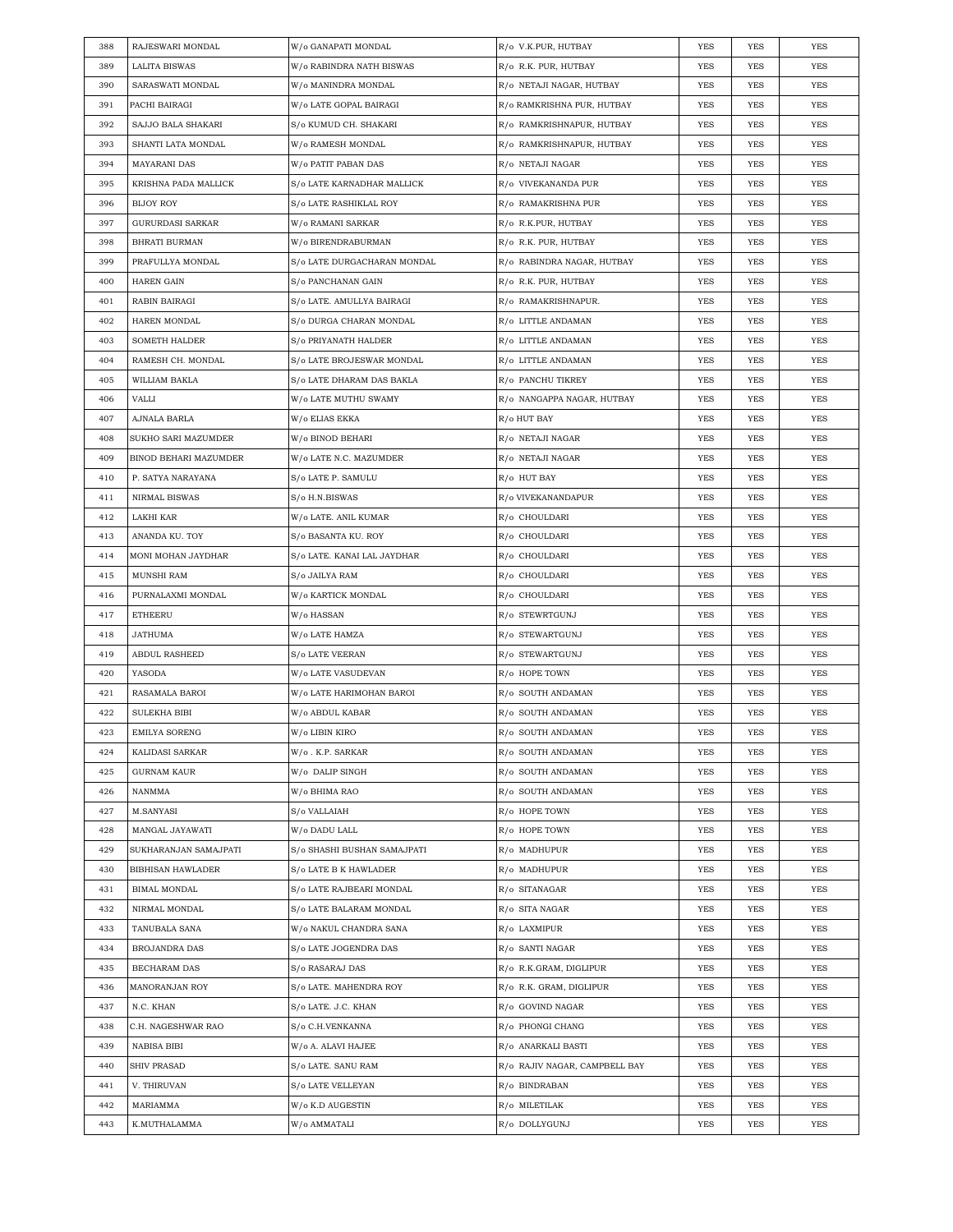| 444 | A.APPA RAO              | S/o LATE NOKAIAH            | R/o DOLLYGUNJ.              | YES        | YES        | YES        |
|-----|-------------------------|-----------------------------|-----------------------------|------------|------------|------------|
| 445 | K. PALAMMA              | W/o K. K. NARAYANA          | R/o DAIRY FARM              | YES        | YES        | YES        |
| 446 | <b>NASEEM BEGUM</b>     | W/o URFAN AHMED             | R/o NAYAGAON                | YES        | YES        | YES        |
| 447 | NAZAKAT ALI KHAN        | S/o LATE SABIR KHAN         | R/o ROUND BASTHI            | YES        | YES        | <b>YES</b> |
| 448 | <b>SUSHEELA DAS</b>     | W/o JANARDAN DAS            | R/o SOUTH ANDAMAN           | YES        | YES        | <b>YES</b> |
| 449 | G. GORAMMA              | W/o G. RAJANNA              | R/o SOUTH ANDAMAN           | YES        | YES        | <b>YES</b> |
| 450 | HARENDRA NATH HALDER    | S/o LATE B K HALDER         | R/o SOUTH ANDAMAN           | YES        | YES        | YES        |
| 451 | K. SUBBA RAO            | S/o VENKAMMA                | R/o SOUTH ANDAMAN           | YES        | YES        | <b>YES</b> |
| 452 | DINOBANDHU DAS          | S/o LATE PURNA CH. DAS      | R/o SOUTH ANDAMAN           | YES        | YES        | <b>YES</b> |
| 453 | M. SHANKAR              | S/o N. MUTHU                | R/o SOUTH ANDAMAN           | YES        | YES        | YES        |
| 454 | MARTIN DUNG DUNG        | W/o LADHA DUNG DUNG         | R/o SOUTH ANDAMAN           | YES        | YES        | YES        |
| 455 | P. MARY                 | W/o RAJAPPAN                | R/o HOPE TOWN               | YES        | YES        | YES        |
| 456 | CHERIATALI              | S/o LATE C.POCKER           | R/o STEWARTGUNJ             | YES        | YES        | <b>YES</b> |
| 457 | V. K. HAMZA             | S/o LATE. KUNJAMMU          | R/o BAMBOOFLAT              | YES        | YES        | <b>YES</b> |
| 458 | P. GANGAIAH             | S/o LATE P. KURMAIAH        | R/o TAPU BASTI              | YES        | YES        | <b>YES</b> |
| 459 | M. NABEESA              | W/o V.K. HAMZA              | R/o STEWART GUNJ            | YES        | YES        | YES        |
| 460 | P. MOHAMMED             | S/o P. KOYA                 | R/o FERRARGUNJ              | YES        | YES        | YES        |
| 461 | NIVA PAUL               | W/o NARESH CH. PAUL         | R/o MADHUPUR                | YES        | YES        | YES        |
| 462 | <b>BISHNU PRIYA DAS</b> | W/o LATE. BANIKANTA DAS     | R/o KHUDIRAMPUR             | YES        | YES        | <b>YES</b> |
| 463 | <b>NAREN THANDER</b>    | W/o LATE. RAMCHARAN THANDER | R/o SITANAGAR               | YES        | YES        | <b>YES</b> |
| 464 | <b>BAJARI HALDAR</b>    | W/o LATE. KESHAB HALDER     | R/o SITANAGAR               | YES        | YES        | YES        |
| 465 | PUSHPA BEPARI           | W/o GOPAL CHANDRA BEPARI    | R/o V.S. PALLI              | YES        | YES        | <b>YES</b> |
| 466 | MUKUL BALA DAS          | W/o PROSANNA KR. DAS        | R/o R.K. GRAM               | YES        | YES        | YES        |
| 467 | MUNIAMMA                | W/o LATE M. SUBBIAH         | R/o MILDERA                 | YES        | YES        | YES        |
| 468 | P. MARIAPPAN            | S/o V. PERUMAL              | R/o MILDERA                 | YES        | YES        | <b>YES</b> |
| 469 | M. PERUMAIE             | W/o P. MARIAPPAN            | R/o MILDERA                 | YES        | YES        | YES        |
| 470 | N. PERIYASWAMY          | S/o LATE NARAYANA SWAMY     | R/o MILDERA                 | YES        | YES        | <b>YES</b> |
| 471 | RAVLLI VELLU            | W/o MALLAN VELLU            | R/o MILDERA                 | YES        | YES        | <b>YES</b> |
|     |                         |                             |                             |            |            |            |
| 472 | <b>KATHERINE</b>        | W/o SAMUEL                  | R/o KINMAI VILLAGE          | YES        | YES        | <b>YES</b> |
| 473 | HELEN                   | S/o HAVAI                   | R/o KINMAI VILLAGE          | YES        | YES        | YES        |
| 474 | TEKLY                   | W/o LATE GILBIRTH           | R/o KINMAI VILLAGE          | YES        | YES        | YES        |
| 475 | ADA                     | W/o REUBEN                  | R/o KINMAI VILLAGE          | YES        | YES        | YES        |
| 476 | ZULEKHA MOOSA           | W/o MOOSA ALI               | R/o KAMORTA                 | YES        | YES        | <b>YES</b> |
| 477 | HENRY CHOWRA            | S/o LATE FALENRE            | R/o TERESSA                 | YES        | YES        | <b>YES</b> |
| 478 | <b>PENINA</b>           | W/o LATE PHILIP             | R/o UPPER KATCHAL           | <b>YES</b> | <b>YES</b> | <b>YES</b> |
| 479 | <b>SIMON</b>            | S/o LATE ENYIL              | R/o UPPER KATCHAL, HOIHIBOH | <b>YES</b> | <b>YES</b> | <b>YES</b> |
| 480 | ANGEL MICHEAL           | W/o MICHEAL                 | R/o JHOOLA KATCHAL          | YES        | YES        | YES        |
| 481 | THOMSON ABRAHAM         | S/o LATE ABRAHAM            | R/o PONDA VILLAGE KATCHAL   | YES        | YES        | YES        |
| 482 | MATHIAS                 | S/o RUBEN                   | R/o WEST BAY KATCHAL        | YES        | YES        | YES        |
| 483 | <b>NOAH MATHEW</b>      | S/o LATE METHEW             | R/o UPPER KATCHAL           | YES        | YES        | YES        |
| 484 | MARY THOI               | W/o LATE RAMESH             | R/o JHOOLA KATCHAL          | YES        | YES        | YES        |
| 485 | KAMLIEL                 | S/o LATE AMOSE              | R/o JHOOLE KATCHAL          | YES        | YES        | YES        |
| 486 | LILIUAM                 | W/o NOAM MATHEW             | R/o UPPER KATCHAL           | YES        | YES        | YES        |
| 487 | JANE                    | W/o LATE MARTIN             | R/o UPPER KATCHAL           | YES        | YES        | YES        |
| 488 | <b>JACK ANASKAR</b>     | S/o LATE ANASKAR            | R/o E WALL KATCHAL          | YES        | YES        | YES        |
| 489 | <b>JAME KAUNPAU</b>     | S/o THOMAS HAYET            | R/o E WALL KATCHAL          | YES        | YES        | YES        |
| 490 | DOROTHY CYRIL           | W/o LATE LYRIL              | R/o E-WALL KATCHAL          | YES        | YES        | YES        |
| 491 | WINNIE                  | W/o LATE FRED               | R/o RAMJAN VILLAGE          | YES        | YES        | YES        |
| 492 | Y. POLINA               | W/o LATE JOB                | R/o PILPILLOW, KAMORTA      | YES        | YES        | YES        |
| 493 | FATHIMA YOSUF MALIM     | W/o LATE YOUSUF MALIM       | R/o KAMORTA                 | YES        | YES        | YES        |
| 494 | LILIAN                  | W/o LATE TIMOTHY            | R/o RAMGLUN KAMORTA         | YES        | YES        | YES        |
| 495 | <b>JOSEPH TAFUSSA</b>   | S/o LATE LAILA              | R/o AL-UK-HIEK VILLAGE      | YES        | YES        | YES        |
| 496 | H. PHILIP               | S/o LATE ADAM               | R/o PILPILOW, KAMORTA       | YES        | YES        | YES        |
| 497 | M. WELLINGTON           | S/o LATE KIN-ONG            | R/o PILPILLOW, KAMORTA      | YES        | YES        | YES        |
| 498 | S. NANCY                | W/o PHILIP HAMI             | R/o PILPILLOW, NANCOWRIE    | YES        | YES        | YES        |
| 499 | LUCY BABOO              | W/o CAMOEL BABOO            | R/o ETTUI-NANCOWRIE         | <b>YES</b> | YES        | YES        |